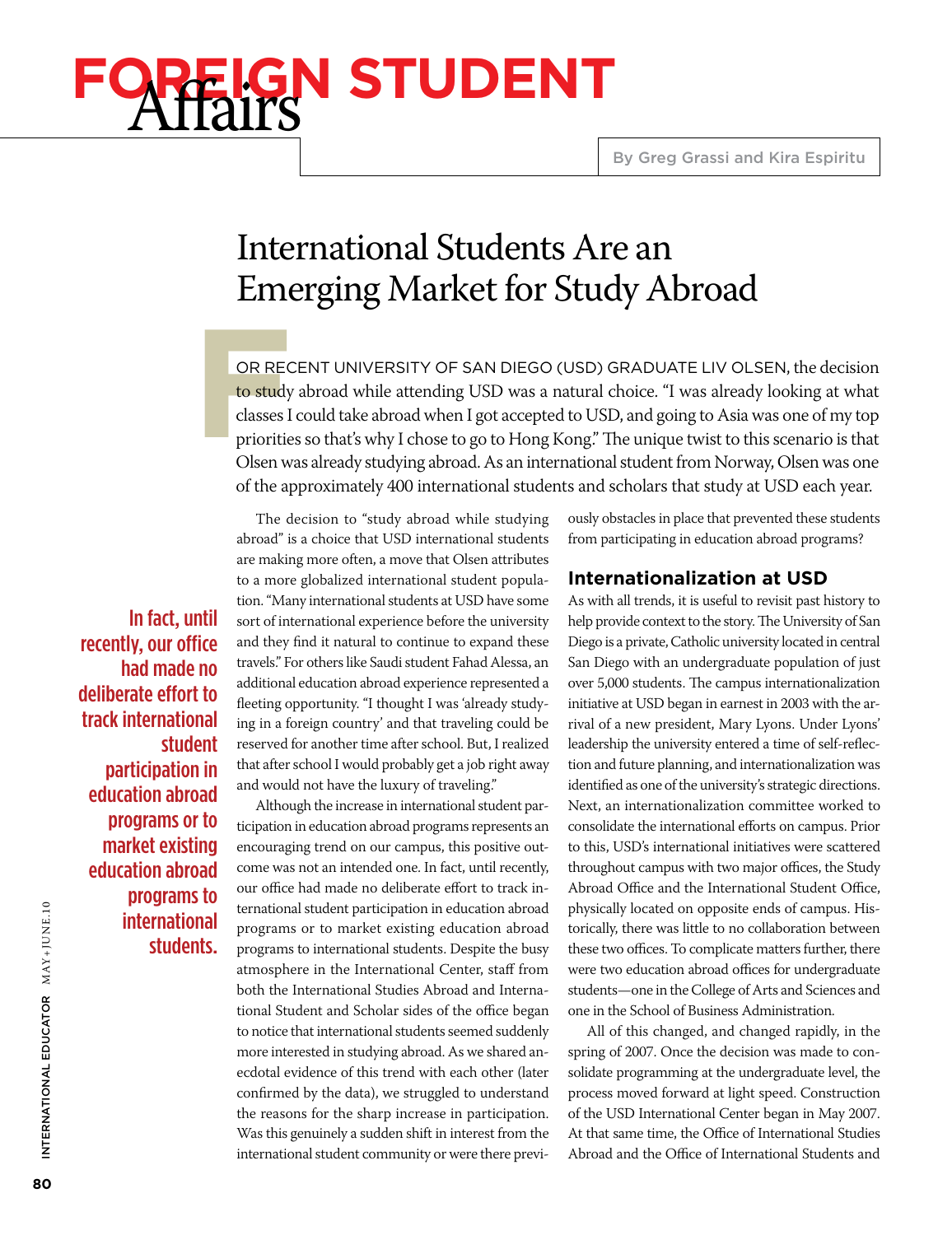

Kartika Winata, an international student from Indonesia, is a student at the University of San Diego. She recently studied abroad for a semester in Oxford, England.

Scholars moved into a shared space in the middle of campus. The International Center officially opened for business in August 2007.

### **Working in Tandem**

The shared space within the International Center strengthened the visibility of education abroad programs for both international and domestic students and, for the first time, allowed for combined advising between both sides of the office. These attributes were common themes revealed in our discussions with international students who participated in education abroad programs. "The fact that it was really easy to register for the program helped. Without [the integrated International Center], I would not have known about the study abroad program. Just passing by all the brochures and fliers from time to time, I was increasingly interested," said Alessa.

In addition, the integrated International Center model allows both international and

domestic USD students access to creative, combined programming. For example, USD's International Student Organization (which boasts an active membership of more than 100 students) deliberately recruits domestic students returning from education abroad programs. What results is a truly diverse and multicultural community where students mingle, learn from, and encourage each other to seek out meaningful international experiences. The International Buddy Program, which partners incoming exchange students with returning education abroad students, is another example of USD's deliberate efforts to provide a context for international and domestic students to interact. "Participating in the Buddy Program has given me an outlet to reconnect to my study abroad experience by meeting international students who come from cultures I got to experience abroad," explained Lissette Lizarraga, a domestic student matched with an exchange student from Morocco.

Perhaps the most important factor that facilitates international

students' interest in studying abroad is the access to co-advising in one convenient campus location, demystifying the idea of studying abroad and allowing them to seek advising on issues that are not likely to impact domestic students. Students may want to know, for example, if studying abroad will affect their immigration status. Or, if traveling to more than one country, will the international student need multiple visas? "The combined office helped me because I had to consult with more than one person especially with visa issues. It saved me a lot of time," said Kartika Winata, an international student from Indonesia who is presently spending a semester in Oxford, England. Since university bureaucracy may deter an international student from choosing to study abroad, it is particularly helpful to be able to physically walk an international student from the International Student and Scholar area to meet an education abroad adviser, which would not have been feasible when the two offices were on opposite sides of campus.

Since 2007, overall undergraduate participation in education abroad programs at USD has increased by almost 110 percent (from 403 students annually to 892 students). This drastic increase has culminated this year in USD ranking second in the nation for undergraduate education abroad participation according to *Open Doors 2009: Report on International Educational Exchange.* More than one half of the students who study abroad each year participate in USD's short-term, facultyled programs. These unique programs are the bread and butter of USD's international offerings and also help to engage faculty in the campus internationalization initiative. Fortunately, the administration at USD is a strong proponent of international education and helps to substantially subsidize tuition costs for faculty-led programs, resulting in a great value for students. USD's faculty-led programs (summer and intersession) represent attractive options for international students compared with semester-long programs and offer the additional advantage of automatic credit transfer.

Amanda Fernandez, an international student from the Philippines who studied in USD's intersession program in Argentina, identifies the credit transfer process as the deciding factor in her decision to study abroad. "What I believe really helped me was the fact that I knew I would receive credit for the class, even if I took it abroad. I would not have the hassle of having to petition for the class to receive credit [at USD] since it was a program offered by the school. More importantly, the class was taught by a USD professor and I, therefore, guaranteed my dad that the class [would] not only be a fun experience, but the education I would be receiving would be of high-quality."

Upon reviewing the international student education abroad data since the opening of the integrated International Center, we also noticed that several international student athletes enrolled in short-term programs, another trend that appears to be on the rise. Previously, student athletes (both international and domestic) were discouraged

INTERNATIONAL EDUCATOR

MAY+JUNE.10